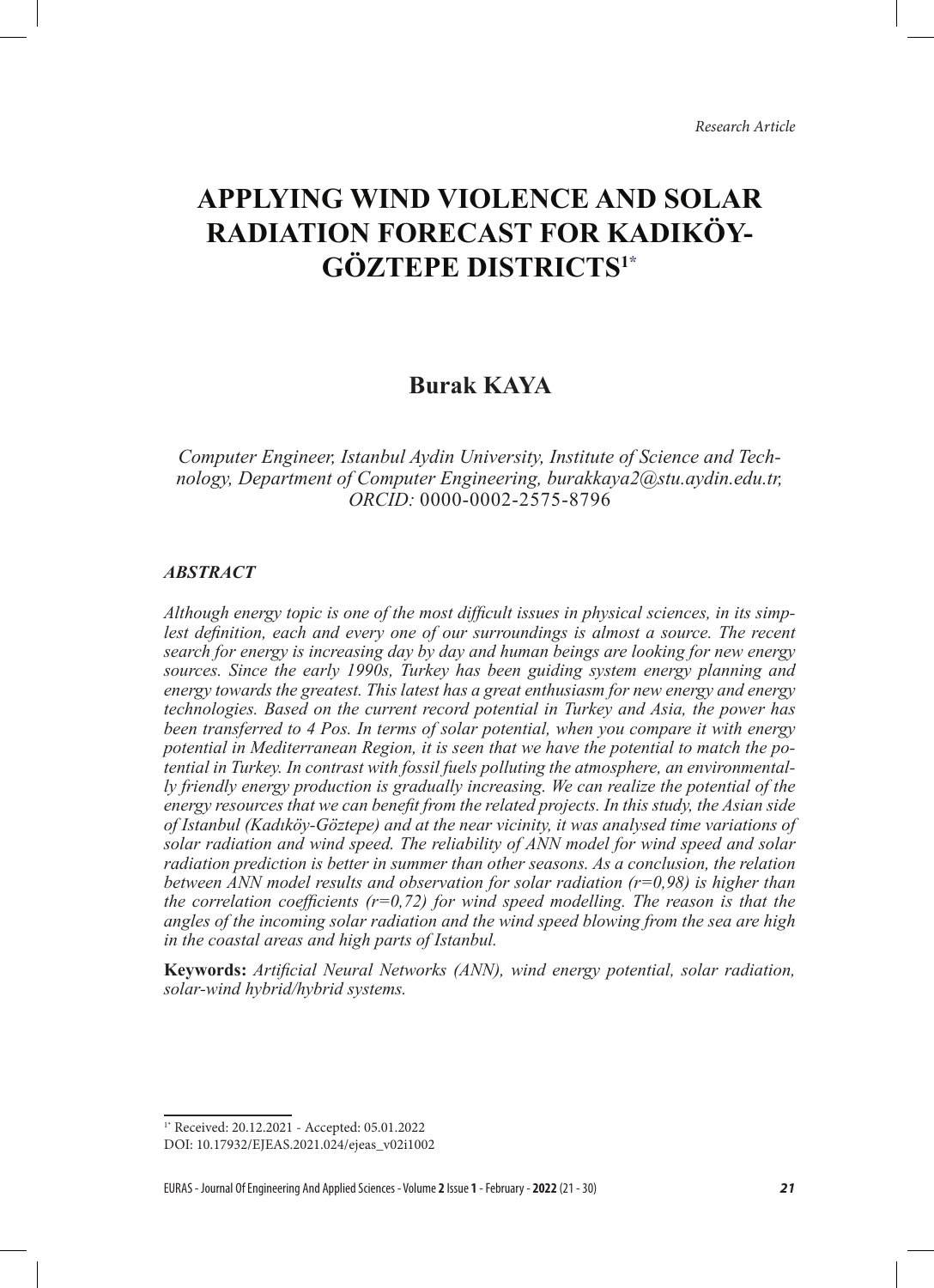### **1. INTRODUCTION**

The energy problem continues to take the first place on the agenda of our country. In international relations, energy has an important position in determining either cause or effect in political, commercial and military fields. Wind energy potential is actually one of the oldest sources of energy, used since 2800 BC. This energy has been used mostly for pumping water and obtaining electrical energy in rural areas until recent years. Today, an alternative source of energy generation is taking place in the energy sector [1][2].

Among the renewable energy sources, the wind energy potential is an alternative energy type to the energy obtained with fossil fuels, which has been developing rapidly in our country recently and that about 70 countries in the world benefit from electricity production. At the end of 2007, the total installed wind power potential in the world is 93,864 MW. A total of 57,136 MW of this installed power belongs to the European continent [3][4][5]. In Turkey, the total installed power is only 146 MW [6]. Turkey is the country with high wind energy potential in Europe with 83,000 MW, [7]. Turkey reached a wind energy capacity of 15,000 MW in 2017 and 15,500 MW in 2018 [8]. In this sense, studies and projects are carried out for the establishment of wind power plants, especially on the coasts of the Marmara and Aegean regions, and statistical analyses are carried out by obtaining wind data from suitable places by the Electricity Works Survey Administration (EIE).

In order to analyse the wind potential of the sample region, hourly wind intensity information in that region should be measured for at least one year. In addition, in order to achieve more accurate and sensitive results, attention should be paid to the absence of near-environmental obstacles around the measurement station that will affect the data to be obtained in these measurements [9]. Solar energy is becoming more popular in developed countries because carbon emission is not necessary and other energy sources cause climate change. In recent years, many countries have invested in renewable energy sources. Especially the main countries that use renewable energy sources in the world are Switzerland, Sweden, Costa Rica, and Germany. Brazil, Germany, and Russia are other investor countries investing in renewable energy resources. Bioenergy, geothermal energy, hydroelectricity, ocean sea-wave energy, solar energy, and wind energy are six important renewable energy sources [10]. These energies are clean energy sources. Renewable energy provides new business opportunities apart from its environmental benefits. Hydroelectric technologies are old technologies and have been used for a very long time. On the other hand, studies on wind and solar energy are developing rapidly over time. Solar energy is the most important renewable energy source that has the potential to meet the production need. The popularity of this energy source is constantly increasing due to its various benefits to humans and the environment. Technologies developed to benefit from solar energy not only increase the efficiency of solar energy, but also reduce many infrastructure costs [11] [12].

Renewable energy-based generation facilities in the Turkish electricity system especially supported solar and wind energies. Turkey has high wind and solar energy potential. Central parts of Turkey in general have high solar energy potential, while high wind energy potential is observed in the western parts of Turkey. As of the end of 2010, Turkey was in the 17th place in the worldwide wind energy ranking with its 1274 MW production. Turkey showed a great growth rate at the end of 2009 and made itself known in the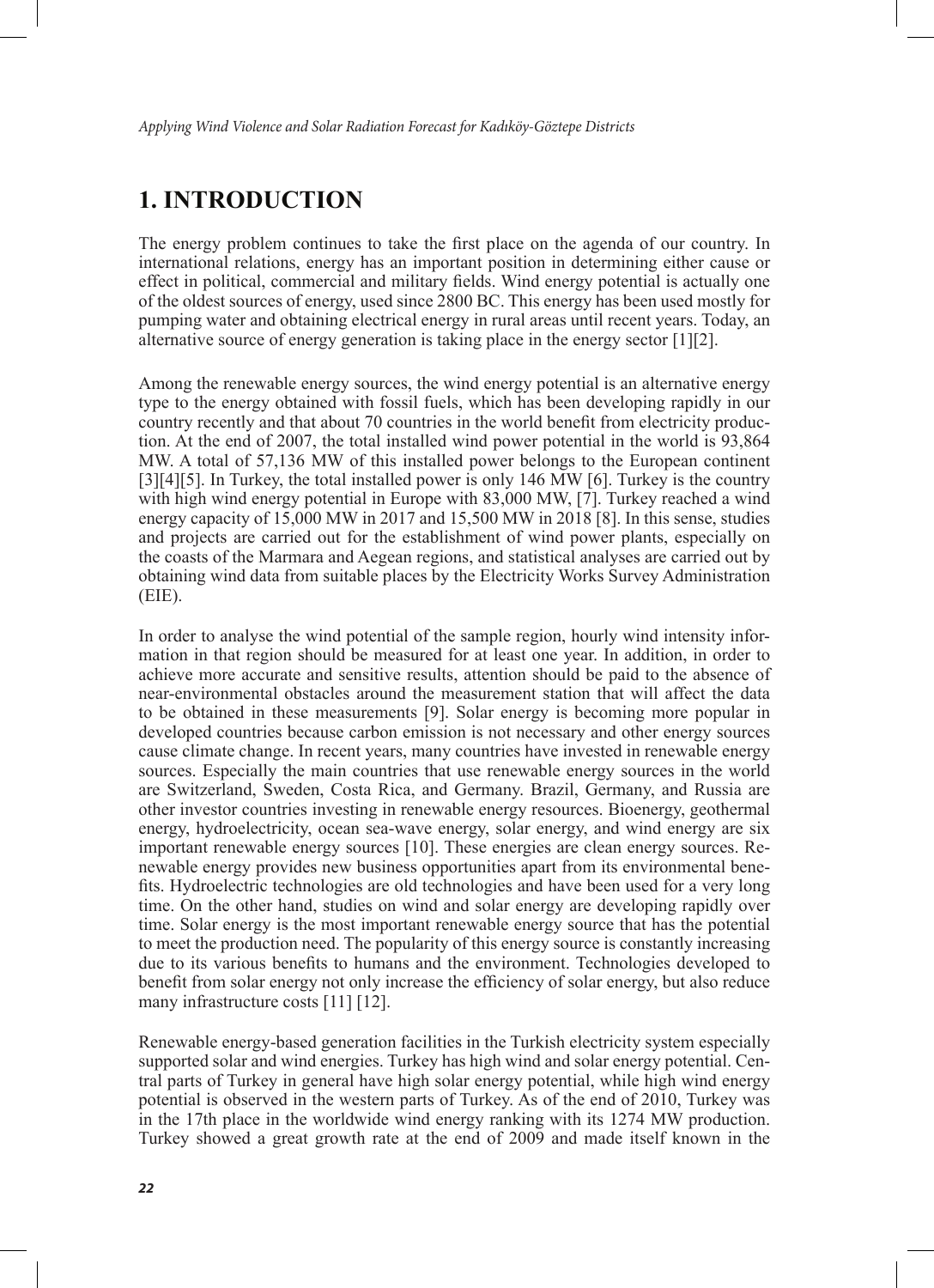European wind market [13]. The growth rate in 2009 was recorded as 138.9%. Growth continued in 2010, but a lower growth rate was observed compared to 2009. At the end of 2010, a growth of 59.9% was realized. Despite this, Turkey entered the top 10 in the world in terms of growth rate and took its place in the 5th place [14]. In the global energy crisis triggered by the COVID-19 pandemic, which put pressure on the whole universe in 2020, alternative ways were preferred in electricity generation methods, and this option increased solar energy and electricity production. In 2020, approximately 90% of the additional electricity generation capacity will be realized in renewable energy. Less than 10% will come from gas and coal. The trend is that green electricity is expected to be the largest source of power by 2025, surpassing electricity from renewable energy and coal for electricity by 2024.

The share of solar energy in meeting the electricity supply, which will increase in the next 10 years, is expected to increase by 12% on an annual basis starting from 2023. Solar and wind energy, which has a market share of 8% in 2019, is expected to reach 30% in 2030. In 2025, the 275 GW coal power plant will be decommissioned and replaced with renewable solar and wind power plants. This figure corresponds to 13% of the global coal production capacity. This increase will reduce the solar energy investment cost rates to 42% below the 2019 data, to 3.9 cents/kW/hour, and will make it 80% less costly than coal investments. The report from the US Department of Energy, dated Tuesday, August 17, 2021, estimates that the current status of the tax relief plan for renewable projects and utilities will exceed 40% by 2035, while the current status of the new energy plan will exceed 40% by 2035. It is 3%. This action plan is expected to create 1.5 million new jobs in the US and the manufacturing and industrial sectors are expected to be a nasty force.

According to the International Energy Agency, offshore wind power is capable of meeting all of the world's electricity needs and uses it as a "game" for energy systems. The Paris sales energy agency aims to compete with fossil energy within the year after overseas sales plummet. The IEA estimates that the global average power consumption generated by offshore wind will fall by 40% by 2030. At the same time, major cities in France are working to reduce their use in major cities to net zero by 2050.

## **2. DATA AND WORKING AREA**

Wind speed and solar radiation data records at 2016 were analysed. The wind speed and solar radiation for the following year were estimated after it was obtained from the Ministry of Environment, Urbanization and Climate Change, Turkish State Meteorological Serice.

### **2.1. WORKING AREA**

Göztepe has been selected as the study area.

### **2.2. DATA**

The data sampling rate is for every ten minutes. Variables measured at Göztepe Kadıköy station; the air temperature is  $2m$  (°C), solar radiation (W/m<sup>2</sup>), UV radiation, wind speed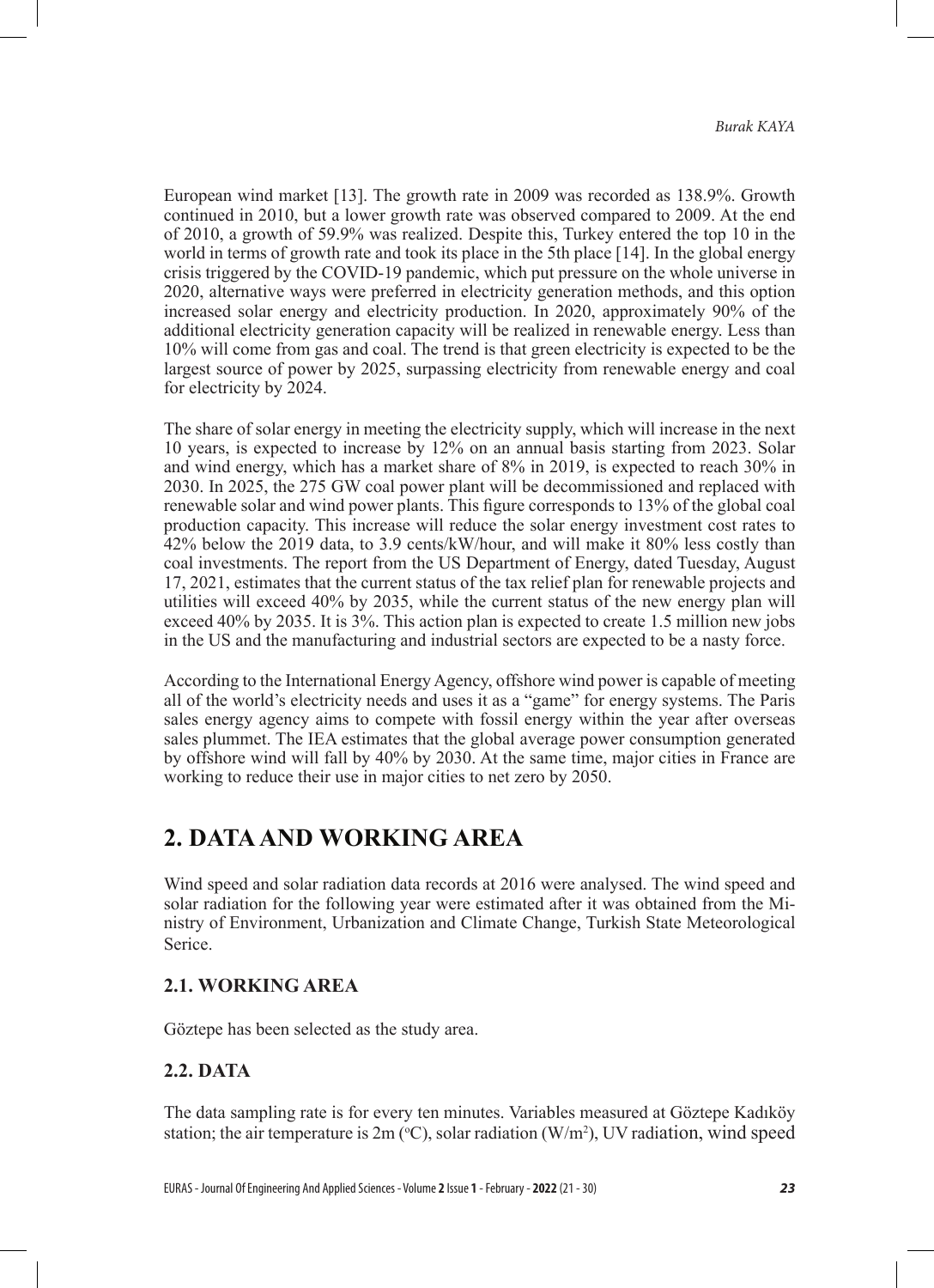$(km/h)$  and 5 cm above surface temperature (°C). The data covers the period between January 1, 2016 and December 31, 2016. Meteorological variables at the station are shown in Table 1 below.

| <b>Station</b> | <b>Date</b>                | <b>Air Tem- Solar</b> |                               | <b>UV Radia-Wind</b> |             | Wind         | <b>Surface</b> |
|----------------|----------------------------|-----------------------|-------------------------------|----------------------|-------------|--------------|----------------|
| <b>Name</b>    |                            |                       | perature Radiation tion indis |                      | speed       | directi-     | tempera-       |
|                |                            | 2m °C                 | W/m2                          |                      | km/saat  on |              | ture 5cm       |
|                |                            |                       |                               |                      |             |              | $\mathbf{C}$   |
| Kadıköy-       | 2016-06-01                 | 18.9                  | 7                             | 0.1                  | 3.2         | $\mathbf{1}$ | 16.1           |
| Gözdetepe      | 00:00:00.000               |                       |                               |                      |             |              |                |
|                | 2016-06-01<br>00:10:00.000 | 18.3                  | 15                            | 0.3                  | 1.6         | 3            | 15.6           |
|                | 2016-06-01<br>00:20:00.000 | 18.3                  | 23                            | 0.2                  | $\Omega$    | 3            | 16.7           |
|                | 2016-06-01<br>00:30:00.000 | 18.3                  | 34                            | 0.1                  | 1.6         | $\theta$     | 17.2           |

**Table 1.** Sampling Data Set

It is observed at regular intervals at Göztepe-Kadıköy Station. The missing data is completed by compiling the arithmetic mean of the neighbour values. The data to be obtained in this article are given in ten-minute intervals. Seasonal data was calculated by collecting all the data of the months of that season. At the Göztepe Kadıköy Meteorology Station of the study area, the air temperature at 2 m above the mean average ground level is calculated as ab °C, the value of solar radiation is W/m2 , UV radiation, wind speed is calculated as km/h and the temperature at 5 cm above the ground is °C.

## **3. METHODOLOGY**

In this part of the research, the ANN method that was used to predict the potential of solar radiation and wind speed analyses will be presented. Moreover, the open source WEKA application will be introduced to identify attractive variables.

## **3.1. ARTIFICIAL NEURAL NETWORKS**

In this section, information about the diagnosis, general structure and elements, architecture and training of ANN will be given.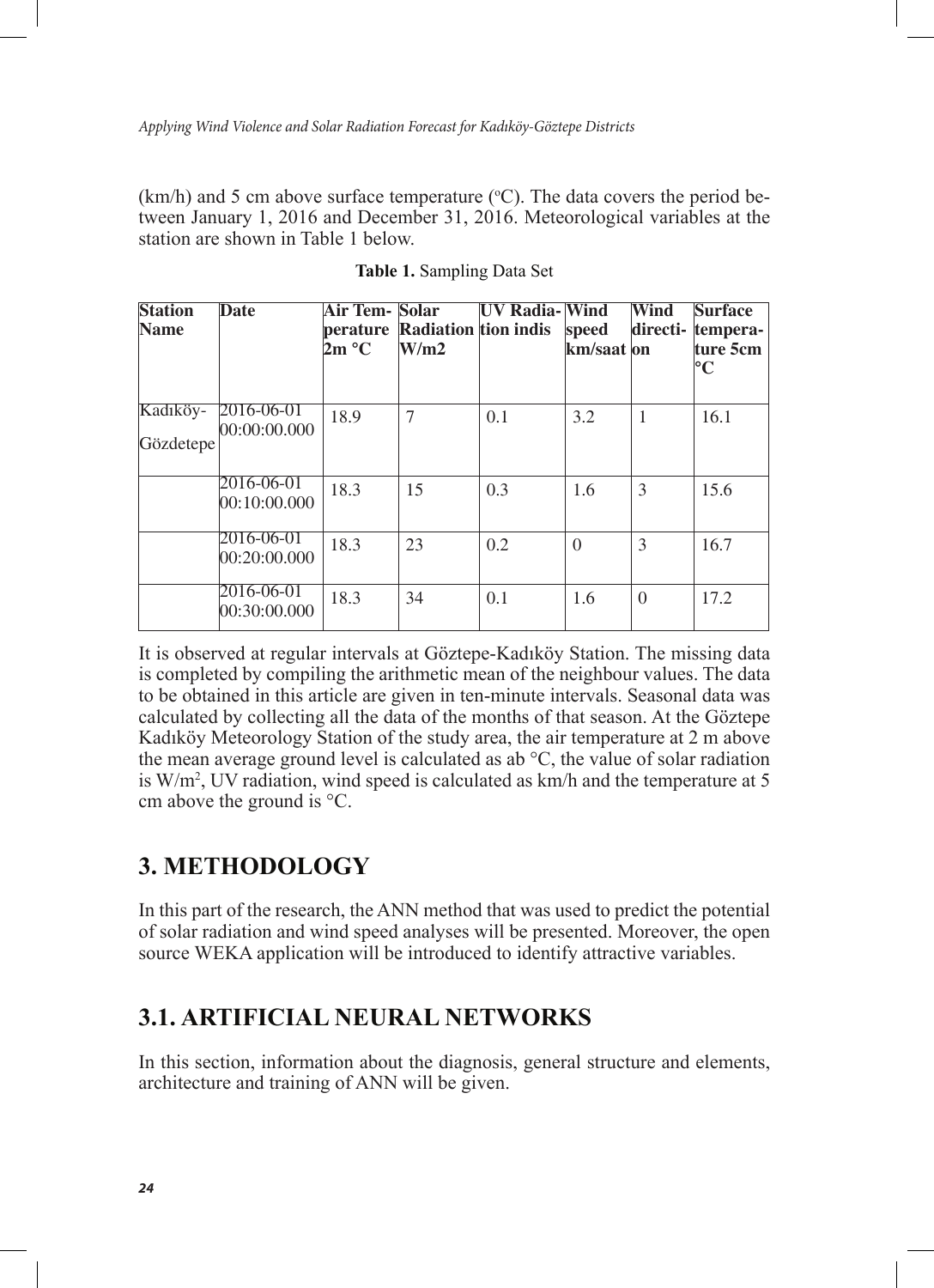## **3.1.1 ARTIFICIAL NEURAL NETWORK DEFINITION**

In this part of the research, the artificial neural network method will be used to predict solar radiation and wind speed.

ANN is an artificial system that tries to imitate the working structure of the human brain. Artificial neural networks look at the examples of events, make generalizations about the event using these examples, collect information, and then make decisions using the information they have learned when they encounter examples that they have never seen.

ANN is inspired by the human brain. It is based on mathematical modelling of the human learning process. ANN studies first with the modelling of neurons, biological units of the brain. ANN consists of initiated connecting with each other in various ways and is usually arranged in layers. In accordance with the brain's learning process, ANN is a parallel distributed processor capable of collecting information after a learning process, storing and generalizing this information with the weight of the connection between cells [15].

The learning process includes learning algorithms that renew the ANN hidden a year to achieve the desired goal. ANNs' perform automatically with their abilities (ratio, performance, accuracy) such as obtaining, creating and discovering new information by training [16].

Contrary to methods based on traditional models, even when the relationships between variables are unknown or very difficult to understand, they can capture the relationships between these variable data and learn from examples. ANN is widely used in applied studies to solve real world problems, [17].

ANN uses previously obtained data samples to make predictions about the future. It creates a mathematical function (model) for the problem by training the existing historical data [18].

## **3.1.2 FEEDBACK NEURAL NETWORKS**

In the network, one or more processor element outputs are given on their own or as inputs of other processor elements. Generally, these networks are located on a delay element. It is the element that is responsible for carrying the activation value in the intermediate or output layer to the iteration of the other stage. Feedback networks can be between processor elements in a layer, or there may be processor elements between all layers. Because of this feature, feedback networks show a dynamic feature. These networks do not show a linear feature. Thanks to these functions of feedback networks, artificial neural networks with different structures and behaviors are available. The working principles of these networks have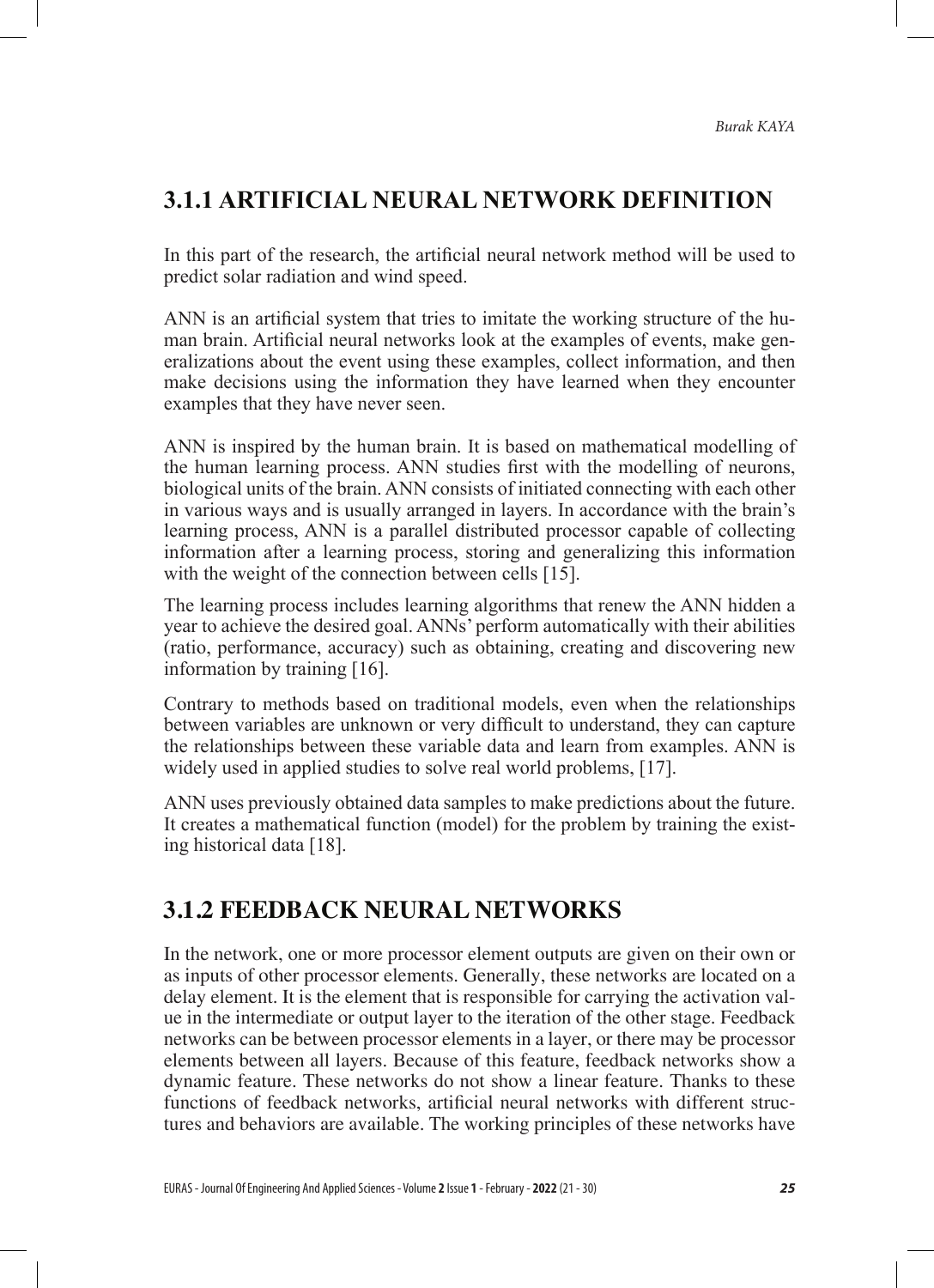a complex structure. Because they are only capable of dynamic memory, they give good results in predictions.



**Figure 1.** Symbolic representation of the neural network model

The neural networks simulation in the figure above collects and works on the accumulation from each cell. It now forwards to different elements. There are separate algorithms and attitudes based on the transaction. Artificial Neural Networks do not have accumulation aggregation problems in other professional systems. It gains experience by training sample data from old periods and begins to learn. It is necessary for the selected values to represent the ties desired to be learned without any problems.<sup>[19][20]</sup> Table 2 shows, results of comparison between model outputs and real world data. To predict wind speed and solar radiation based on ANN Modelling, error analyses and success ratio of the model have been presented in Table 2.

| <b>Comparison Model</b><br><b>Results and Obser-</b><br>vation | Winter | <b>Spring</b> | <b>Summer</b> | <b>Autumn</b> |
|----------------------------------------------------------------|--------|---------------|---------------|---------------|
| R, Wind speed                                                  | 0.63   | 0.62          | 0.72          | 0.48          |
| <b>R</b> , Solar Radiation                                     | 0.92   | 0.97          | 0.98          | 0.90          |
| <b>Absolute Error</b><br><b>Wind Speed</b>                     | 0.077  | 0.093         | 0.079         | 0.094         |
| <b>MSE</b><br><b>Wind Speed</b>                                | 0.010  | 0.044         | 0.010         | 0.016         |
| <b>RMSE</b><br><b>Wind Speed</b>                               | 0.100  | 0.129         | 0.101         | 0.127         |

**Table 2.** Results of artificial neural network model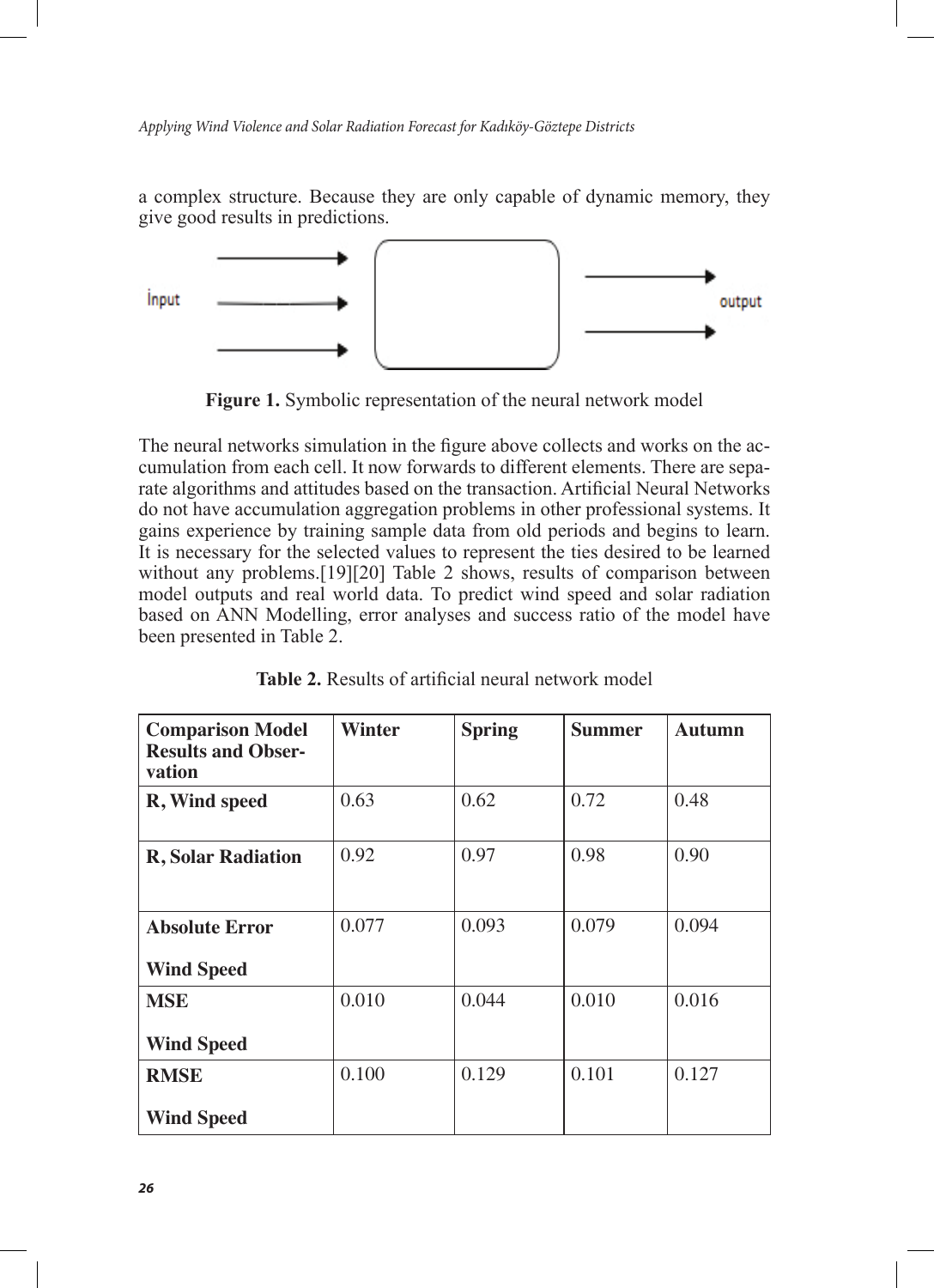| <b>NRMS</b>            | 0.152 | 0.166 | 0.167 | 0.215 |
|------------------------|-------|-------|-------|-------|
| <b>Wind Speed</b>      |       |       |       |       |
| <b>Absolute Error</b>  | 0.036 | 0.032 | 0.033 | 0.035 |
| <b>Solar Radiation</b> |       |       |       |       |
| <b>MSE</b>             | 0.004 | 0.002 | 0.003 | 0.004 |
| <b>Solar Radiation</b> |       |       |       |       |
| <b>RMSE</b>            | 0.065 | 0.053 | 0.056 | 0.869 |
| <b>Solar Radiation</b> |       |       |       |       |
| <b>NRMS</b>            | 0.063 | 0.063 | 0.060 | 0.085 |
| <b>Solar Radiation</b> |       |       |       |       |

## **4. CONCLUSION**

Energy is the process of producing the possibilities in nature to meet the needs of people. In this thesis, the Kadıköy-Göztepe Region and its vicinity, which was selected as a pilot, were at and the wind intensity and solar energy potential for the region were area wisped and solar radiation were analysed estimated by using Artificial Neural Networks (ANN) and MATLAB programs. Wind speed (km/h) and solar radiation  $(W/m^2)$  speed were estimated seasonally. Parameters and data for the estimations of wind and solar energy potential in the sample region were obtained at Kadıköy - Göztepe Meteorology station. In order to estimate wind speed and solar radiation, 2m air temperature  $({}^{\circ}C)$ , 5 cm above ground temperature ( $\rm{^o}C$ ), solar radiation (W/m<sup>2</sup>) and wind speed (km/h) parameters were selected as 10-minute averages. These parameters were normalized and processed.

The model was created with the help of the MATLAB program. With the help of the ANN model, the wind speed and solar radiation statistics, which will create input data for both wind and solar energy potential studies, were obtained by using the back propagation artificial neural network.

As a result of the model, it was determined that the highest wind energy potential is observed in summer (June, July, and August). The correlation coefficient between the observed and predicted values by ANN in this season is r=0.72, and it was determined that there is a significant relationship at  $\alpha$ <0.01 confidence level. The lowest success ratio in the estimation of wind speed values was obtained in the autumn season (September, October and November). The correlation coefficient between the observed and estimated values by ANN in autumn is r=0.48,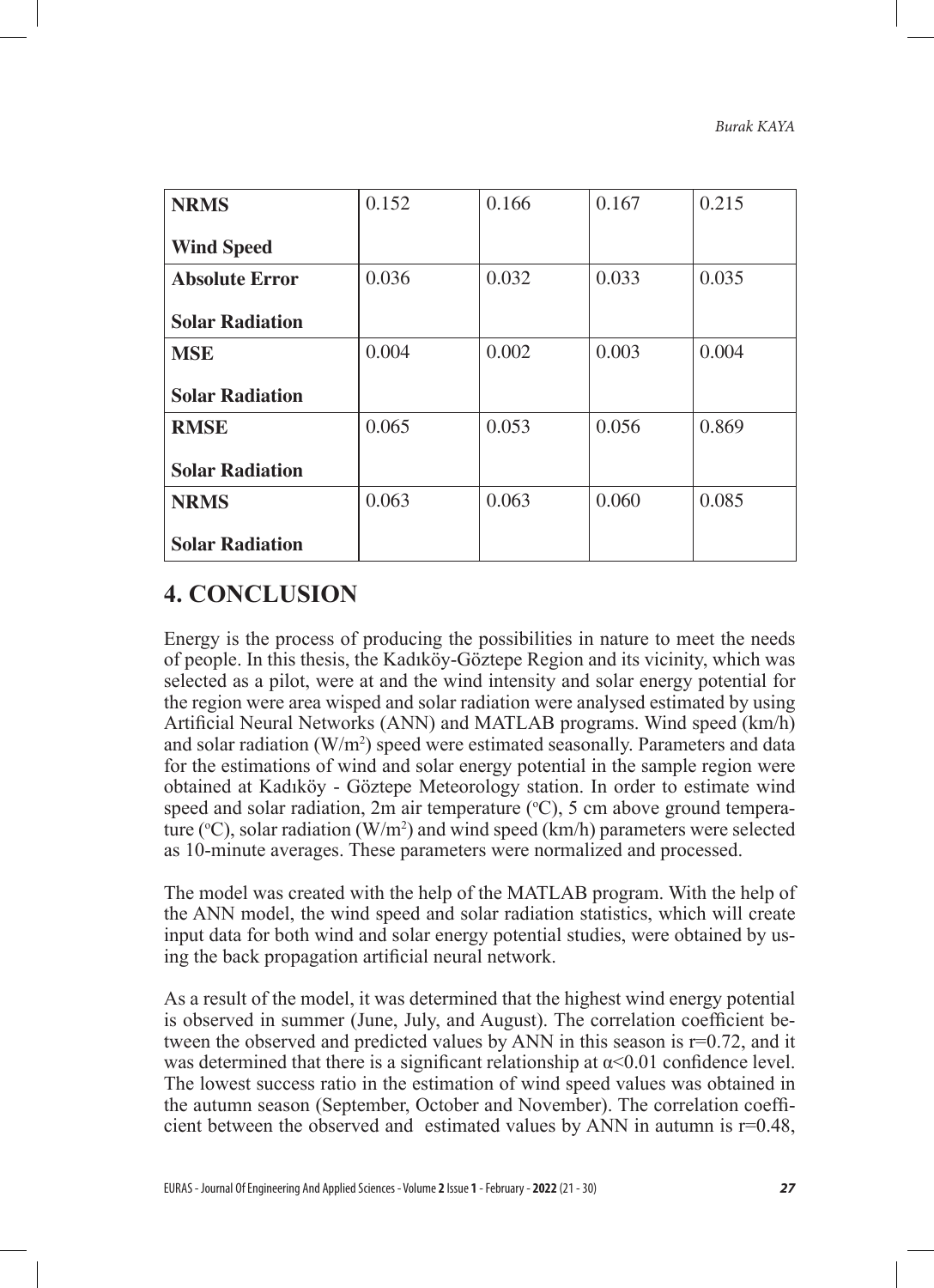*Applying Wind Violence and Solar Radiation Forecast for Kadıköy-Göztepe Districts*

and it was concluded that there was a significant relationship at the  $\alpha$ <0.10 confidence level.

In the summer season (in June, July, August) solar radiation, accordingly, the highest performance was achieved in the estimation of solar radiation energy potential. The correlation coefficient between the values observed and estimated by ANN in this season was r=0.98, and a significant relationship was defined with  $\alpha$ <0.01 confidence level. The season in which wind speed and related wind energy potential are estimated with the lowest success ratio was determined in autumn (September, October, and November). The correlation coefficient between the values observed and estimated by ANN in this season is  $r = 0.90$ , and it was concluded that there is a significant relationship at the  $\alpha$ <0.01 confidence level.

In the model study conducted for the study area, it was determined that the solar energy estimations were more successful than the wind energy estimations. Based on the outputs of the paper, it can be emphasized that the applied ANN model will make a significant contribution on to the energy estimation studies of both wind and solar hybrid systems with a confidence level of 0.05. This contribution can be obtained at most in the summer season.

The model improvement study for the wind energy potential in the region for the autumn season can be selected the next research topic. The results of the paper are primarily important at Turkey's wind-solar hybrid energy sector, determining new energy resources and strategies, (agriculture, irrigation, lightening, heating/ cooling systems, traffic signalling, transportation, etc.,) due to its environmentally friendly structure. It is expected that it will contribute to the development of new technologies in many areas.

Based on these outputs, new research would be directed towards analyses of the performance of other models at different seasons.

**Acknowledgement:** The author would like to thank The Turkish State Meteorological Service, for their support with data.

### **REFERENCES**

- [1] Pamir, N. "Enerji Arz Güvenliği ve Türkiye "Stratejik Analiz, /Energy Demand in Turkey, Strategic Analyses, March, 83, 2007.
- [2] IEA, 2007, World Energy Outlook,1-6, 2007, Paris, http://www.mobildepo. com/arsiv-konu-31517.0 , (Accessed Date: 2018).
- [3] Bilgili, M., A Global Review of Wind Power Installations and their Development in Turkey, Clean-Soil, Air, Water, 37, 195-202, 2009.
- [4] GWEC, Global Wind Energy Council, Global Wind 2007 Report, 2008. http://www.gwec.net , (Accessed Date: Mart 2018).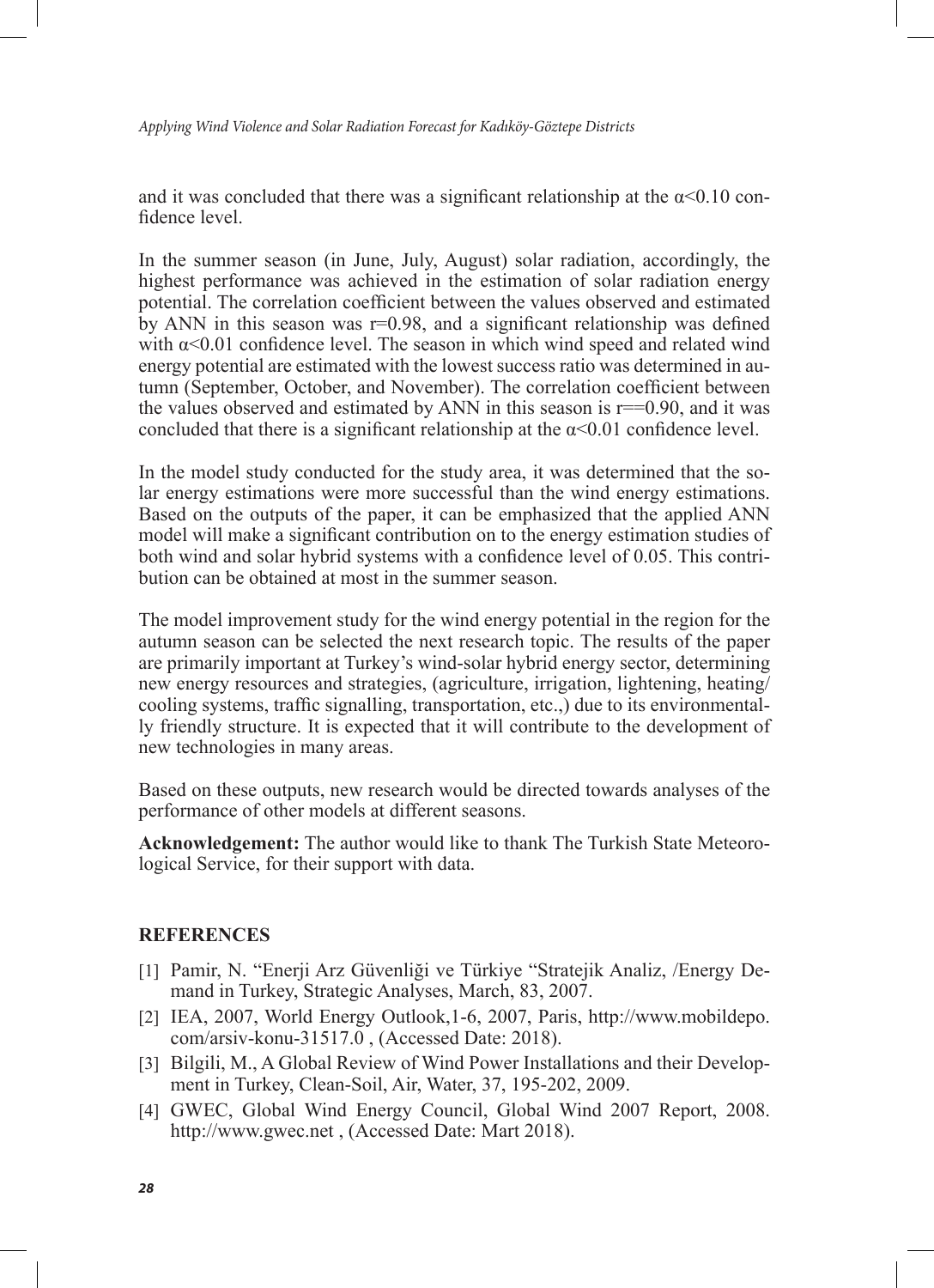- [5] Ali, S., Lee, S.-M., & Jang, C.-M. Techno-Economic Assessment of Wind Energy Potential at Three Locations in South Korea Using Long-Term Measured Wind Data. Energies, 10, 1442-1465, 2017.
- [6] EPDK, Energy Market Regulatory Authority, Electricity Market, 2008. http://www.epdk.gov.tr , (Accessed Date: October, 2018).
- [7] Hepbaşlı, A. ve Özgener Ö., A Review on the Development of Wind Energy in Turkey, Renewable and Sustainable Energy Reviews, 8, 257-276, 2004.
- [8] https://www.mgm.gov.tr/FILES/haberler/2010/retsseminer/2\_Mustafa\_CA-LISKAN\_RITM.pdf/ , (Accessed Date: September, 2018).
- [9] Bilgili, M. ve Şahin, B., Yönlere ve Pürüzlülük Değerlerine Göre Rüzgâr Enerji Potansiyelinin Belirlenmesi, / Definition of Wind Energy Potential, by considering wind direction and roughness, 15. Ulusal Isı Bilimi ve Tekniği Kongresi, /15<sup>th</sup>. National Conference of Heat Sciences and Techniques, Trabzon, 107-113, 2005.
- [10]Annual Reporting of Renewables: Ten years of excellence (2015). Renewables 2015 Global Status Report. 19-20.
- [11] F. Barbieri, S. Rajakaruna and A. Ghosh, "Very short-term photovoltaic power forecasting with cloud modeling: A review," Renewable and Sustainable Energy Reviews, vol. 75, pp. 242-263, 2017.
- [12]A. Bugałaa, M. Zaborowiczb, P. Bonieckib, D. Janczakb, K. Koszelab, W. Czekałab and A. Lewickib, "Short-term forecast of generation of electric energy in photovoltaic systems," Renewable and Sustainable Energy Reviews, vol. 81, pp. 306–312, 2018
- [13] "World wind energy report 2010", World Wind Energy Association (WWEA), 23p, April 2011, 3703-3716.
- [14]Lüy, M. Saray, U., Wind Speed Estimation for Missing Wind Data with Three Different Back propagation Algorithms. Energy Education Science and Technology Part A, Vol. 30(1), 45-54, 2012.
- [15]Tekin, Mahmut. Üretim Yönetimi /Management of Production, Vol. 1, Cilt 1 / Vol. 1, (6. Baskı). Konya: Günay Ofset, 2009.
- [16]Öztemel, Ercan. Yapay Sinir Ağları /ANN, (2. Baskı). Istanbul: Papatya Yayıncılık, /Papatya Publishing Company, 2006.
- [17]Yu, Lean; Wang, Shouyang and Lai, Kin K. Forecasting crude oil price with an EMD-based neural network ensemble learning paradigm, Energy Economics, 30 (2008): 2623-2635.
- [18]Zheng, D., Eseye, A.T., Zhang, J., Li, H., Short-Term Wind Power Forecasting Using a Double-Stage Hierarchical Hybrid GA-ANFIS Approach, 2nd IEEE International Conference on Cloud Computing and Big Data Analysis, 499-503, 2017.
- [19]Toktaş, İhsan ve Aktürk, Nizami. Makine Tasarım İşleminde Kullanılan Yapay Zeka Teknikleri ve Uygulama Alanları, AI Techniques in Machine Design, Makine Teknolojileri Elektronik Dergisi, The Journal of Machine Techniques and Electronics, 2004 (2) 7-20.